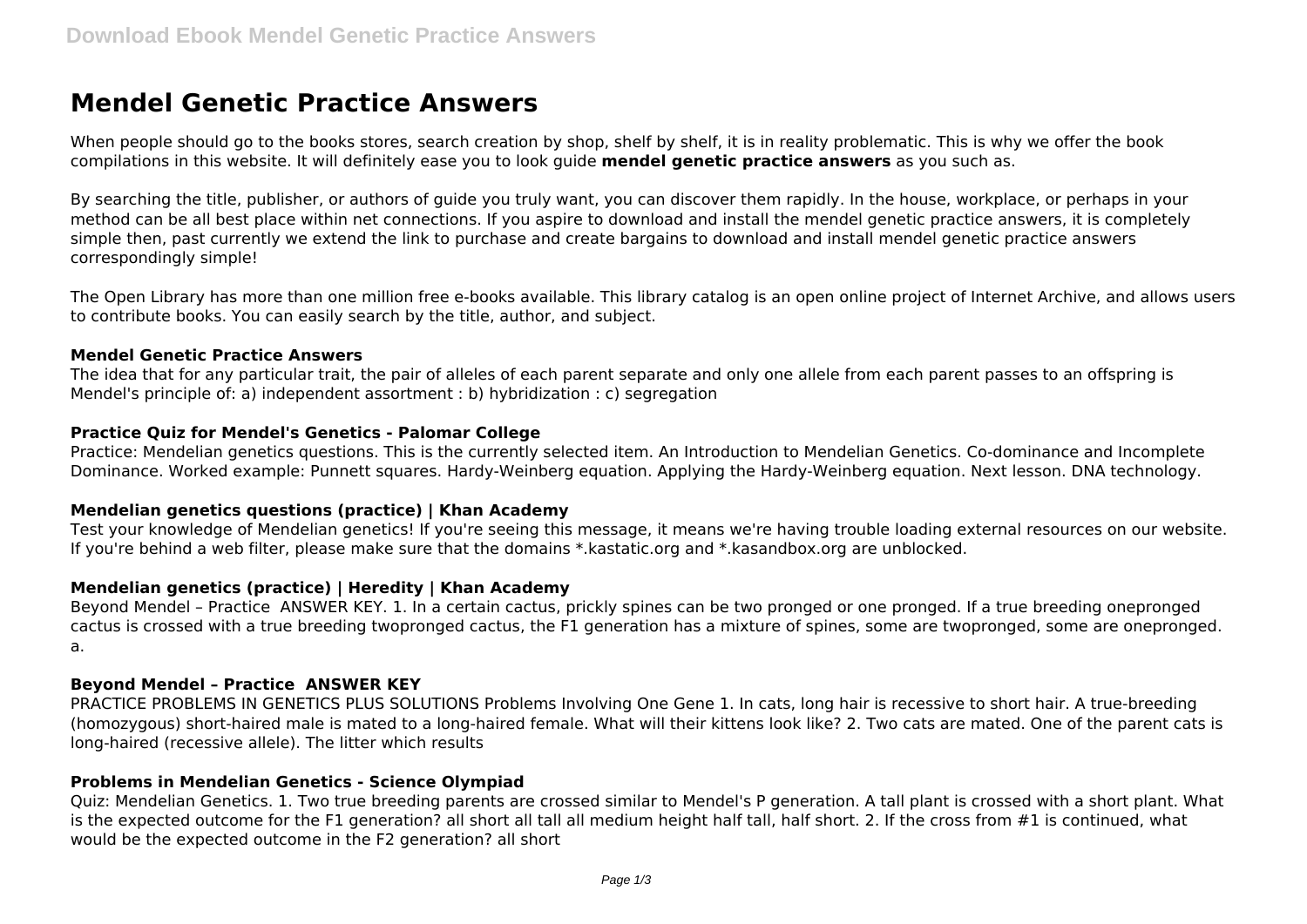## **Quiz: Mendelian Genetics - The Biology Corner**

Name Date Content Practice A Class LESSON 1 Mendel and His Peas Directions: On the line before each statement, write T if the statement is true or F if the statement is false. T 1. Genetics is the study of how traits are passed from parents to offspring. F 2.

#### **Content Practice A & B Mendel with answers**

GENETICS PRACTICE 1: BASIC MENDELIAN GENETICS Solve these genetics problems. Be sure to complete the Punnett square to show how you derived your solution. 1. In humans the allele for albinism is recessive to the allele for normal skin pigmentation. If two heterozygotes have children, what is the chance that a child will have normal skin pigment?

## **GENETICS PRACTICE 1: BASIC MENDELIAN GENETICS**

Mendel's Peas Exercise 1 - Part 2. Mendel's Peas Exercise 1 - Part 3. Mendel's Peas Exercise 2. Mendel's Peas Exercise 3. Mendel's Peas Exercise 4 - Part 1. Mendel's Peas Exercise 4 - Part 2. The peas exercises are grouped by either genetics concept or genetics tools: Genetics Concepts; Genetics Tools

## **STAR: Genetics - Sample Exercises**

Simple Genetics Practice Problems KEY This worksheet will take about 20 minutes for most students, I usually give it to them after a short lecture on solving genetics problems. I don't normally take a grade on it, instead just monitor progress of students as they work and then have them volunteer to write the answers #5-15 on the board. 1.

#### **Simple Genetics Practice Problems KEY**

GENETICS PRACTICE 1: BASIC MENDELIAN GENETICS Solve these genetics problems. Be sure to complete the Punnett square to show how you derived your solution. 1. In humans the allele for albinism is recessive to the allele for normal skin pigmentation. If

## **GENETICS PRACTICE 1: BASIC MENDELIAN GENETICS**

MENDELIAN GENETICS PROBLEMS AND ANSWERS PROBLEM 1. Hypothetically, brown color (B) in naked mole rats is dominant to white color (b). Suppose you ran across a brown, male, naked mole rat in class and decided to find out if he was BB or Bb by using a testcross. You'd mate him to a white (totally recessive) female, and examine the offspring produced.

## **MENDELIAN GENETICS PROBLEMS AND ANSWERS**

Free essays, homework help, flashcards, research papers, book reports, term papers, history, science, politics

## **Genetics Practice Answer Key - studylib.net**

Please answer the questions below. Please complete a Punnett Square of the cross between Sponge Bob and his lady for the trait of "pants", and then answer the following questions: The following questions, from the Virtual Biology Classroom , are designed to help students better understand this topic.

## **Mendelian Genetics & Heredity Practice Test Questions - Part 1**

Bio 102 Practice Problems Mendelian Genetics and Extensions Short answer (show your work or thinking to get partial credit): 1. In peas, tall is dominant over dwarf. If a plant homozygous for tall is crossed with one homozygous for dwarf: a. What will be the appearance (phenotype) of the F1 plants? T=tall, t=dwarf F1: all tall (Tt) b.